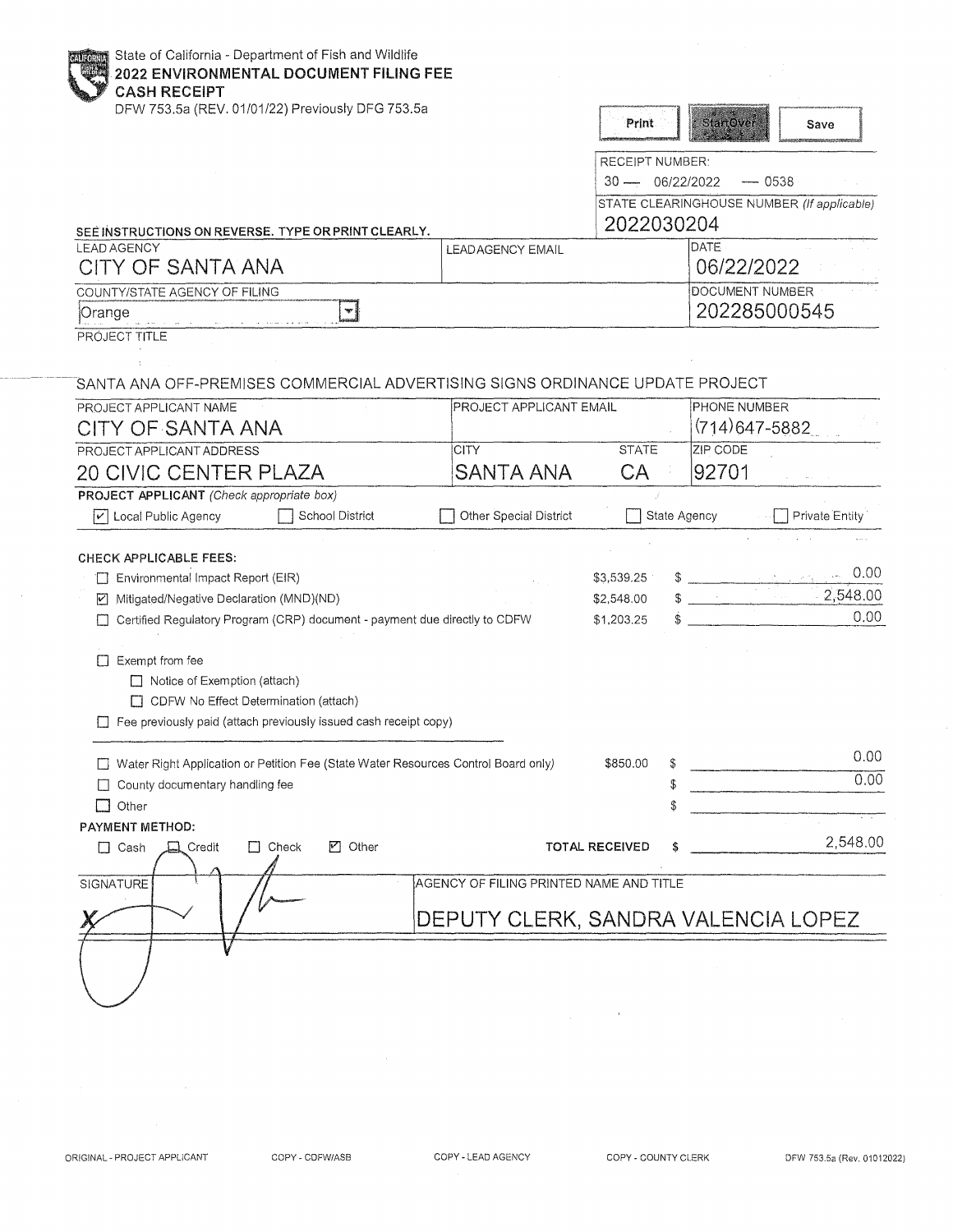Orange County Clerk-Recorder's Office Hugh Nguyen

601 N. Ross Street 92701

Santa Ana EIR, City of

Finalization: 20220000224254 6/22/22 2:23 pm 414 OR05A

| Item | Title                            | Count.  |
|------|----------------------------------|---------|
| 1    | 803<br>EIR: Negative Declaration | ٦.      |
|      | Document ID                      | Amount  |
|      | DOC# 202285000545                | 2548.00 |

| Total | 2548.00 |
|-------|---------|

| Payment Type | Amount  |
|--------------|---------|
|              |         |
| House Charge | 2548.00 |

THANK YOU PLEASE RETAIN THIS RECEIPT FOR YOUR RECORDS

itllfl'•H. ocrec:order. com

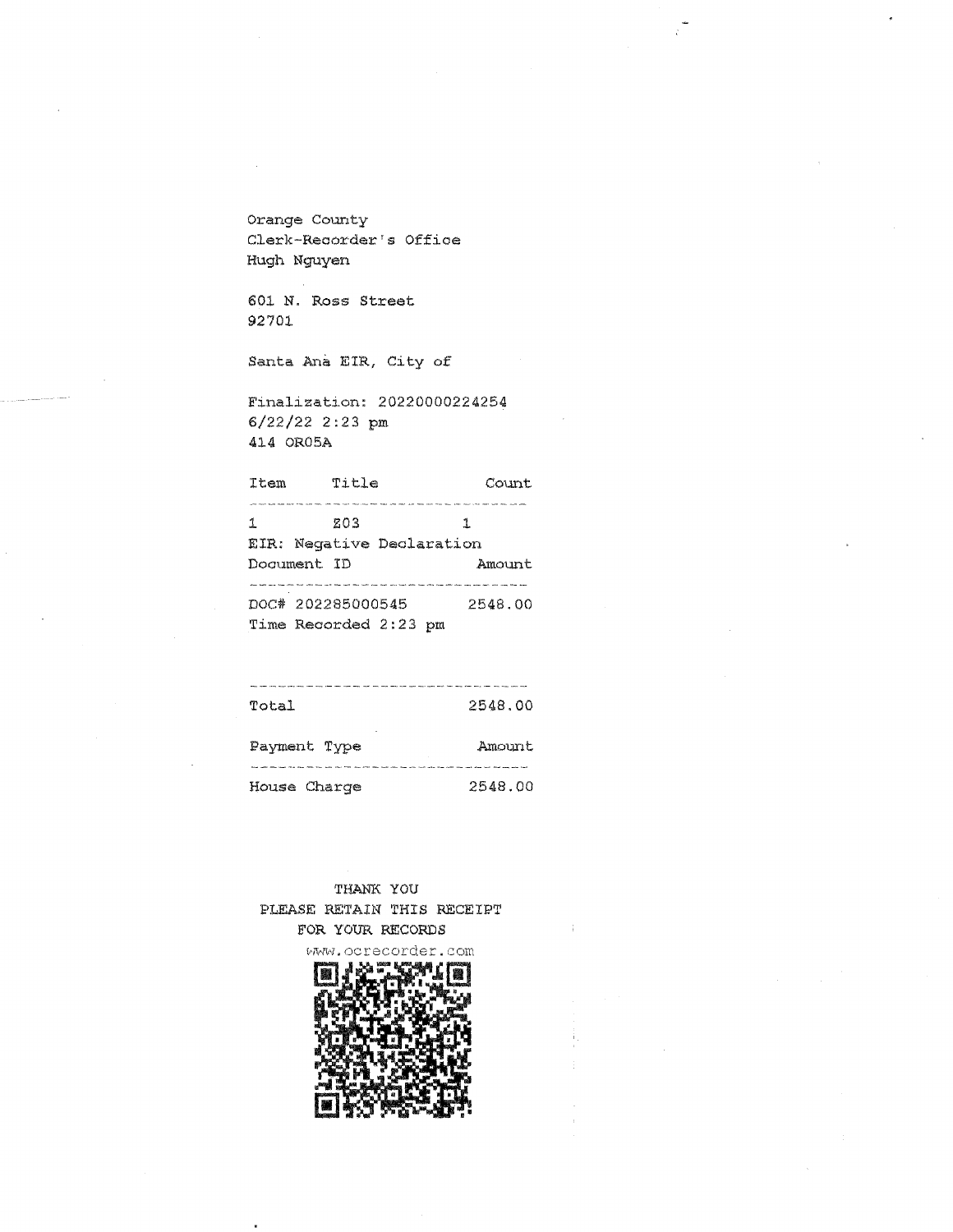



THIS SPACE FOR CLERK'S USE ONLY

Complete and attach this form to each CEQA Notice filed with the County Clerk-Recorder TYPE OR PRINT CLEARLY

Project Title

## SANTA ANA OFF-PREMISES COMMERCIAL ADVERTISING SIGNS ORDINANCE UPDATE PROJECT



DEPUTY SANDRA VALENCIA LOPEZ

Filing fees are due at the time a Notice of Determination/Exemption is flied with our office.For more Information on filing fees and No Effect Determinations, please refer to California Code of Regulations, Title 14, section 753.5.